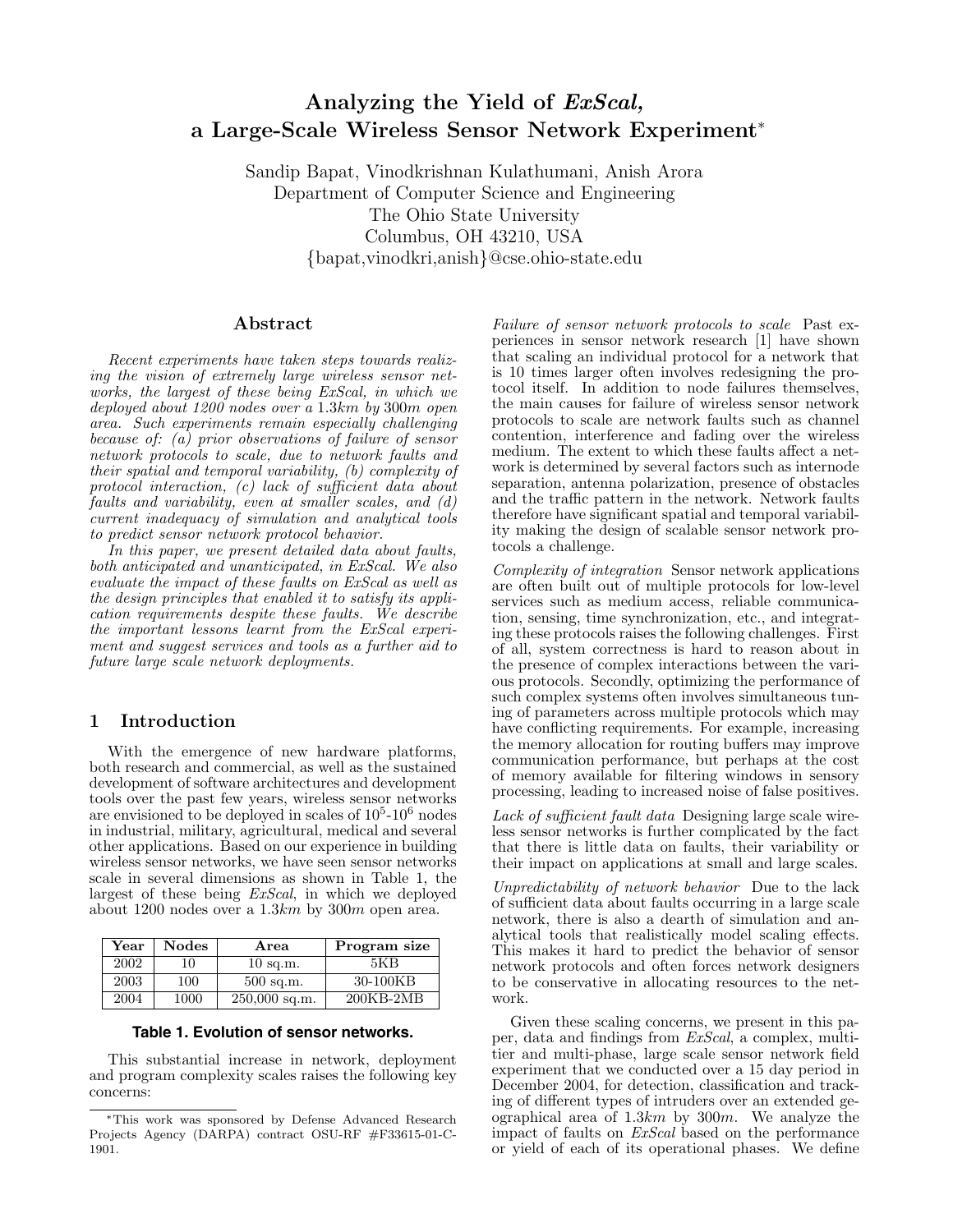yield as the ratio of measured performance to the ideal performance.

#### **Goals of the paper**

(i) Use real experimental data to identify the types and characteristics of faults that can occur in a large scale sensor network,

(ii) validate our design of *ExScal* by analyzing the variability of these faults and their impact on the overall yield of the network,

(iii) summarize key lessons learnt and identify areas where our design was either too conservative or inadequate, and

(iv) identify additional services and tools to help network managers choose configuration parameters that best satisfy the overall system requirements.

**Key findings of the paper** We find the overall yield of *ExScal* to be 72*.*83%. About 6% nodes become completely inoperational over the 15 day period due to environmental effects and these failures have a uniform spatial distribution. The end-to-end network routing yield is 85*.*61% and by appropriate design of our network protocols we achieve a uniform spatial distribution of network reliability. Since we instrument *ExScal* with adequate redundancy, it is able to tolerate these uniformly distributed faults.

Certain faults such as node localization faults are spatially correlated while others like the failure of a backbone node are likely to induce faults that are spatially correlated. We design our protocols to tolerate such faults. We also encounter some unanticipated faults such as nodes which get stuck during reprogramming and byzantine sensor nodes which may report up to 15 false detections per minute. We handle such unanticipated faults by enforcing high level management policies or by using dynamic reconfiguration to instrument tolerance components such as detectors and correctors.

By handling anticipated faults through design and unanticipated faults with human-assisted management tools, *ExScal* is able to meet its specifications.

However, our design of *ExScal* is conservative due to lack of prior data about faults to predict the network yield at this scale. We find that the excess redundancy in *ExScal* can be used to increase system lifetime.

We also observe that reliable measurement of network state remains a challenge due to the unreliability of multi-hop wireless communications.

**Organization of the paper** We present previous results related to ours in Sec. 2. In Sec. 3, we describe *ExScal* and its operation. We then discuss the experimental methodologies in Sec. 4. In Sec. 5, we first present yield data for individual subsystems; deployment in Sec. 5.1, reprogramming in Sec. 5.2, localization in Sec. 5.3 and *ExScal Op-Ap* in Sec. 5.4. We then present the net yield of *ExScal* in Sec. 5.5. We discuss key takeaways and lessons learnt in Sec. 6 and make concluding remarks and discuss future work in Sec. 7.

# **2 Related Work**

As described in Sec. 1, the network size and application complexity of sensor network deployments is growing substantially. Existing sensor networks can be categorized into two types: low duty-cycle, periodic sensing applications versus low latency, alwayson sensing application. Habitat monitoring [2–4] and structural monitoring [5] are typical examples of the former whereas intrusion detection [1] and shooter localization [6] are some examples of the latter; *ExScal* belongs to the latter class.

Szewczyk et al [4, 7] present detailed analysis of experimental results over a 4 month deployment of 150 sensor nodes for habitat monitoring. The key results from this experiment include lifetime analysis and measurements for the deployed system and analysis of routing performance over time. This study also addresses some of the node design and deployment issues and unanticipated faults observed during the experiment. Similar results about other periodic monitoring applications can also be found in [8, 9].

There are significant differences, however, between the requirements for an application like habitat monitoring and one like *ExScal*. *ExScal* is a real-time event detection system as opposed to a periodic sensing applications. As such, it is more sensitive to faults such as false positives, network unreliability and latency. Van Dyck and Miller [10] have proposed a simulation framework and performance criteria for event detection systems. Our study hopes to provide an experimental data point to address some of the issues they identify.

Cerpa et al [3] and others have proposed the use of multi-tier network design to achieve scalability in sensor networks. *ExScal* uses a multi-tier architecture designed to handle thousands of low-level devices and hundreds of higher tier nodes forming their own multihop wireless ad hoc network, which is again the largest such experiment till date. ExScal thus provides validation of the scalability of using a multi-tier, hierarchical network.

# **3** *ExScal* **System Overview**

In this section, we present an overview of *ExScal* with respect to its requirements, architecture and operation.

# **3.1 Requirements**

The three main requirements of *ExScal* are:

• **Cost effective coverage:** To cover a large region at low cost, *ExScal* needs to scale sensing and communication ranges of nodes, use a topology designed with minimal redundancy to get efficient coverage and maintain low power consumption to maximize system lifetime.

• **Quality of service:** *ExScal* needs to provide accurate and timely performance, i.e. low false positives, false negatives, misclassifications and tracking error in near-real-time execution, and be robust by tolerating deployment errors and component faults.

• **Low human involvement:** To be easily usable even at large scale, *ExScal* needs to have minimal physical human involvement, implying a need for services enabling easy operation, monitoring and reconfiguration of the network.

#### **3.2 Multi-tier design**

To guarantee network reliability and keep end-toend latency bounded, *ExScal* uses a three-tier network design. The lowest tier, Tier-1, consists of XSMs (for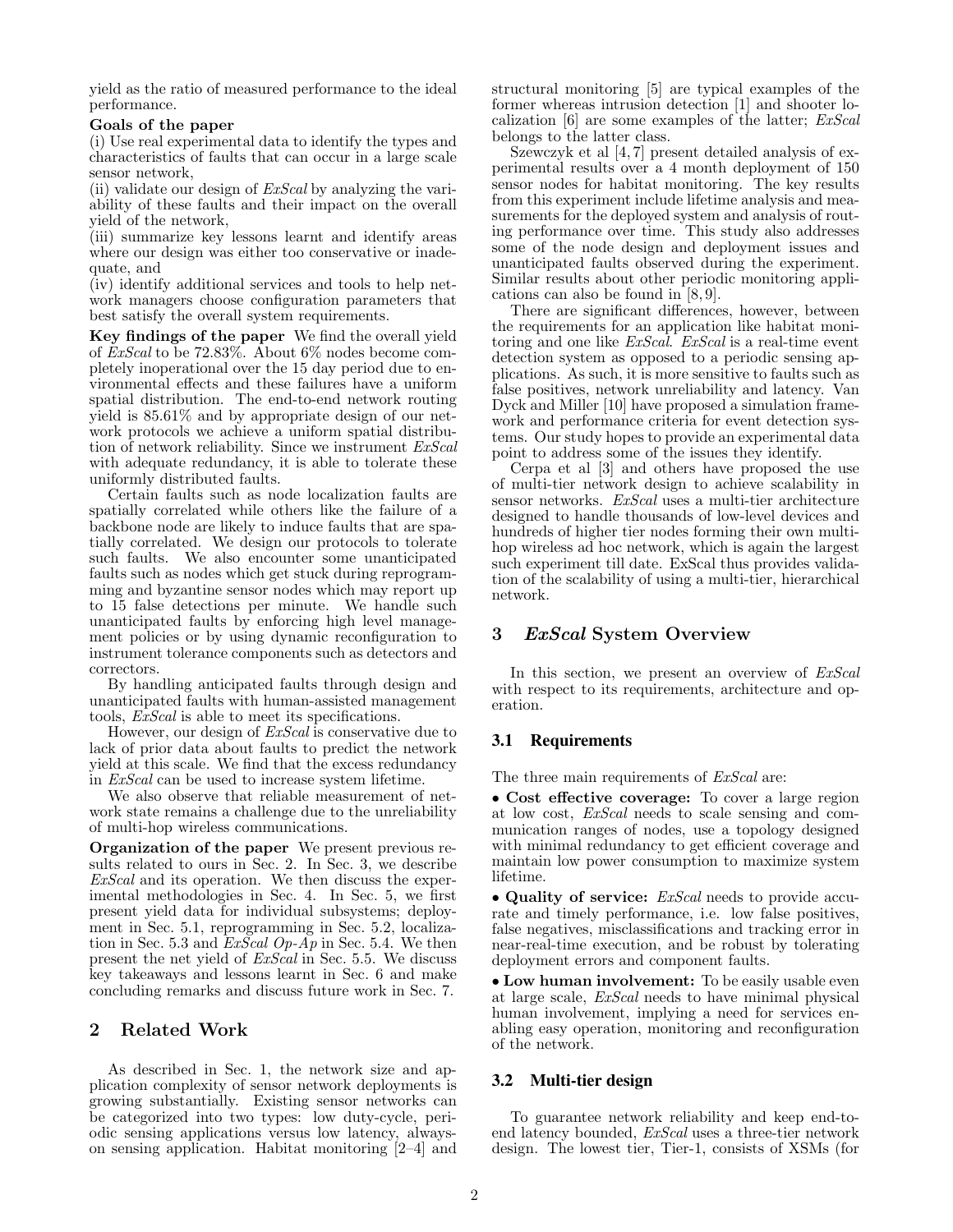

**Figure 1.** *ExScal* **network topology.**

eXtreme Scale Motes) [11] which are derivatives of the Mica2 mote [12]. XSMs perform the tasks of sensing and detection using onboard magnetometer, acoustic and PIR (for passive infrared) motion sensors and communicate detected events to a local base mote. Each local base mote aggregates detections from an average of 50 XSMs and is connected to a Tier-2 node called the XSS (for eXtreme Scaling Stargate) [13] through a 51 pin connector interface. XSS nodes have a 400 MHz processor, 64MB RAM and 32MB flash memory and are thus more resource-rich than XSMs. Each XSS has a GPS device and can communicate reliably over several hundred meters using a 2.4GHz radio, connected to a 5 ft tall, 9dBi omnidirectional antenna. XSS nodes form their own peer-to-peer ad hoc communication network using the IEEE 802.11b MAC protocol. This network is rooted at a special XSS node that is connected via wired ethernet to a Tier-3 node. The Tier-3 node is a laptop or PC running the classification, tracking and visualization applications and also serves as the command and control station for network management.

**Network Topology** Fig. 1 shows the topology of the *ExScal* network which consists of 983 XSMs, represented by dots, arranged in two regions. The dense region at the top consists of 5 rows with 140 XSMs each at a separation of 9m arranged in a regular hexagonal grid. The sparse consists of two XSM lines starting at 90m from the dense region and 90m from each other. These XSM lines enable us to track intruder motion after it has left the dense region. Fig. 1 also shows 45 XSS nodes, represented by triangles, arranged in a 15 x 3 grid with 90m separation. The dense region thus has a total of 686 XSMs and 15 XSSs resulting in about 50 XSM nodes per XSS.

To demonstrate scalability of multi-tier design, *ExScal* also deployed 203 XSS nodes in a 29 x 7 grid over the same area for experiments involving the Tier-2 ad hoc communication protocols [14].

**Sensing and communication coverage** *ExScal* uses influence field estimation [15] to classify and track detected intruders. Given the sensing ranges for each intruder as shown in Table 2 and an empirically measured rate of false positives, we calculate the minimum density required to distinguish between the intruder types with high probability. However, this calculation does not take into account the effect of any node or network faults. In the absence of prior estimates for these faults, we conservatively select network density to be twice the minimum required. This translates to a 9m internode separation between XSMs in the *ExScal* topology. *ExScal* thus has a 100% planned redundancy in sensing. The communication range of XSMs is 30m, so redundancy in communication is even higher than in sensing.

| Intruder type | PIR.           | Acoustic        | Magnetometer |
|---------------|----------------|-----------------|--------------|
| Person        | 12m            |                 |              |
|               | 25m            | 30 <sub>m</sub> | 7m           |
| A' I ' N      | $15\mathrm{m}$ | 50m             | 3m           |

**Table 2. Sensing ranges for intruders in** *ExScal*

Further details about design considerations, coverage calculations and possible optimizations for the *ExScal* topology can be found in [16].

# **3.3 Multi-phase operation**

To manage application complexity, the operation of *ExScal* is broken down into the following phases.

• **Pre-Deployment** The first phase of *ExScal* consists of a default application for all XSMs. This application, which we call *Trusted Base* has the ability to download new programs using the Deluge [17] reprogramming protocol and the ability to perform certain management functions like sleep/wakeup and network health querying using the Sensor Network Management System (SNMS) [18] protocol. The *Trusted Base* also includes a *deployer response* application. This application is enabled when the XSM is turned on during deployment, and sends out *Hello* messages containing the unique identifier of the XSM and emits an audible beep as confirmation of its liveness.

• **Deployment** The deployment process consists of two steps. In the first step, the grid topology is marked on the ground using techniques from civil engineering to an accuracy of a few centimeters. Marked grid points represent ideal node positions. In the second step, human deployers place the XSMs and the XSSs at the marked grid points and power them on. The *Hello* messages sent by the *deployer response* application on an XSM are received by a mote attached to a handheld XSS node carried by the deployer. The deployer's XSS records the node-id in this message along with the GPS location of that point where the node has been deployed in a file on the XSS. Thus, at the end of the deployment process, the network deployers have a list of node-ids and their corresponding GPS co-ordinates.

• **Reprogramming** The reprogramming phase is used to download new application programs from the Tier-3 node to the entire network and is a recurring phase in *ExScal* operation. Tier-2 applications and protocols run on XSSs as Linux processes hence reprogramming Tier-2 nodes consists of replacing an existing executable with a new one. To download a new program on Tier-1 XSMs, we use the Deluge protocol in the *Trusted Base*. The new Tier-1 program is first downloaded to the XSS nodes which in turn execute the Deluge protocol to download it to the entire XSM network.

• **Localization** The next phase of *ExScal*, which we call *OASLOC* for Operator Assisted Localization, involves localization of deployed nodes. To perform localization, (node-id, GPS) pairs collected by each deployer's hand-held XSS are first downloaded on the central Tier-3 node and merged. This list is then fed to a geometric program which we call *Snap-to-Grid*, running on the Tier-3 node. *Snap-to-Grid* uses a template of ideal grid positions, as shown in Fig. 2(a), and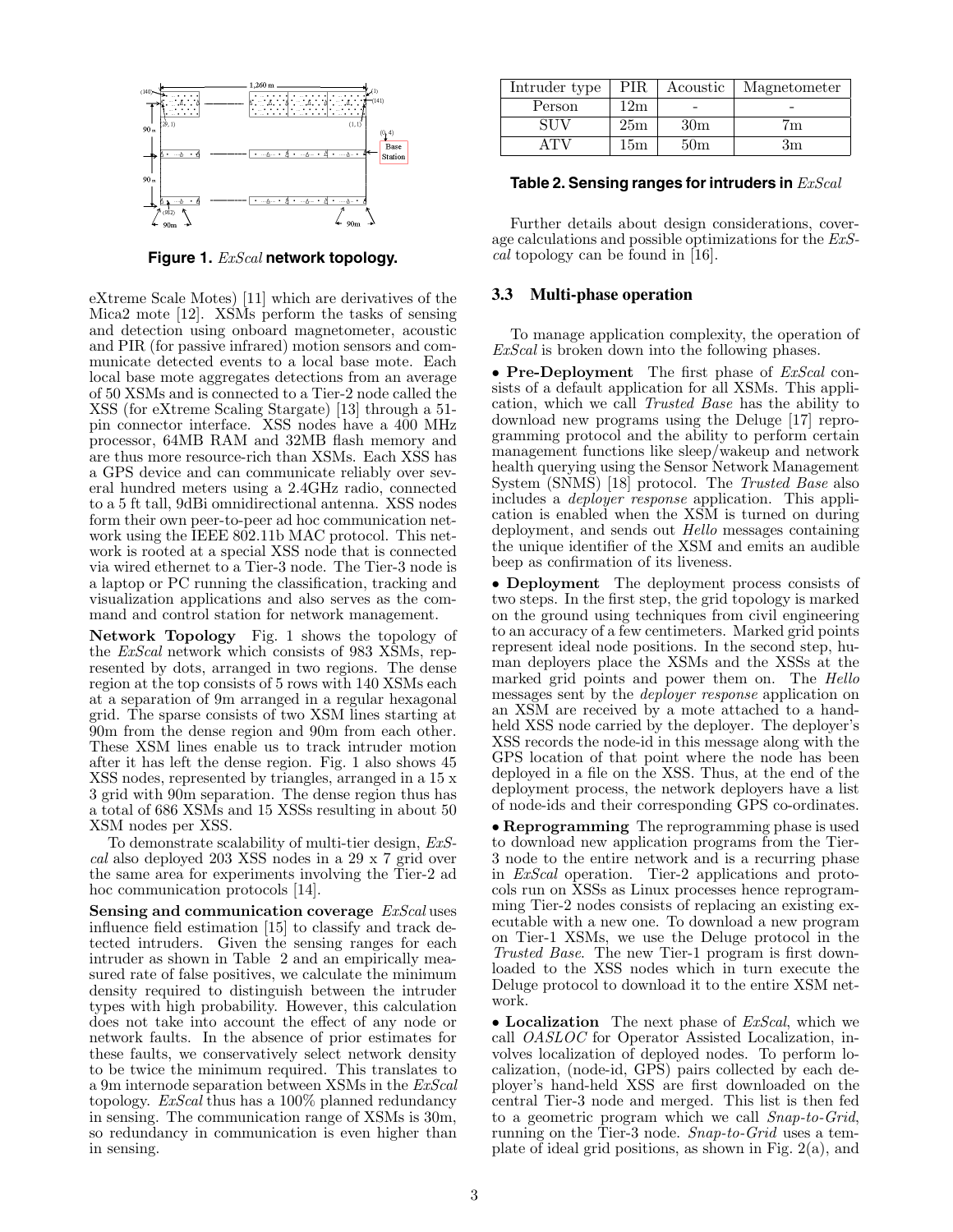performs a series of rotation, translation and heuristicbased matching operations to map each node-id to a grid position in the template, as shown in Fig. 2(b).



**Figure 2. OASLOC Snap-to-Grid process**

A similar strategy is used to localize Tier-2 XSSs, the key distinction being that XSSs directly communicate their node-id and GPS locations to the Tier-3 node using an efficient flooding-based algorithm. Tier-2 grid positions are communicated back to the XSSs using the same flooding service, while Tier-1 grid locations are first communicated to the nearest XSS node which then initiates a controlled flooding algorithm called *Epicast* to forward these to the respective XSMs.

• *ExScal Op-Ap* Upon localization, the nodes are ready to execute the main sensing and intrusion detection application, which we call *Op-Ap* for *Operator App*. *Op-Ap* uses a routing protocol called GridRouting [19] to communicate its detections to the local base node. GridRouting uses the output of *OASLOC* to conservatively select a set of potential parents with stable, reliable links for each XSM. The *ExScal Op-Ap* also uses an implicit acknowledgement based retransmission protocol called ReliableComm [20] to improve per-hop reliability. The routing reliability of *Op-Ap* at Tier-1 is thus the reliability provided by GridRouting using ReliableComm. Detections received at a Tier-2 node



**Figure 3.** *ExScal Op-Ap* **Tier-1 components.**

are communicated to the central Tier-3 node where they are used to classify and track the detected intruders. This Tier-2 convergecast uses a beacon-free routing protocol called LOF [21], which uses data traffic to perform link-estimation for selecting next-hop parents.

Fig. 3 shows the component diagram of the *ExScal Op-Ap* at Tier-1.

### **3.4 Central Command and Control**

*ExScal* provides the network operator with a central command and control console at the Tier-3 node. From this console, the network operator issues commands for reprogramming, power management (sleep/wake-up) or issues queries to collect information about network state. These commands and queries are first communicated over the Tier-2 network to all XSSs which then relay them to the XSM network. Conversely, responses are aggregated from the XSMs at the nearest XSS and sent to the Tier-3 operator console using LOF.

### **4 Experimental Methodology**

In this section, we discuss the setup for the *ExScal* experiments and data collection, and the method used to calculate yield results in this paper.

**Data collection from dense region** As shown in Fig. 1, the *ExScal* deployment consists of two regions, one dense and the other sparse. Since classification and high-accuracy tracking of intruders are performed in the dense region where network contention effects are worse, we present numerical analysis for data collected from the dense region only so that our results are not affected by the heterogeneity in deployment. The dense region consists of 686 XSMs deployed in 5 rows and 15 XSS-mote pairs. We have made the raw data collected from the entire network over the entire experimentation period publicly available [22].

**Phase by phase yield measurement** We identify faults occurring in each operational phase of *ExScal* and analyze their impact by measuring the yield of that phase. We also analyze the yield of each tier wherever applicable. Finally, we discuss the impact of the faults in one phase on the yield of subsequent phases.

To calculate yield, we need to know the state of the network – ground truth – at the beginning of each phase. We now describe our methodology to measure the ground truth.

**Ground truth methodology** ExScal uses the SNMS protocol [18] to collect information about the state of the network by querying certain pre-specified attributes. The SNMS multi-hop querying protocol firsts builds a spanning tree rooted at a base node over which query results are aggregated at the base. Ideally, this network based querying should enable us to gather state information from the whole network accurately and measure the performance of other protocols. However this method is inadequate, as shown in Table 3.

| #<br>base stations(B) | $\#$ responding nodes(N) | Average N |
|-----------------------|--------------------------|-----------|
|                       | 7%                       | 29.25     |
| ⊥∪                    | 334 (48.7%)              | 22.27     |

## **Table 3. SNMS multi-hop query reliability**

Table 3 presents data for two types of SNMS queries with varying number of base stations. The data for number of responding nodes has been averaged over multiple basic SNMS queries wherein each node replies with its node-id. This data indicates that the number of query responses increases with the number of base stations used. We thus obtain the most responses when each of the 15 XSS-mote pairs is used as a base station for an SNMS query tree. Even so, on average, an SNMS query only returns information from about half of the deployed network.

The data presented above illustrates that while network querying is useful to gain some confidence about the state of an arbitrary network, the reliability of multi-hop querying using SNMS is inadequate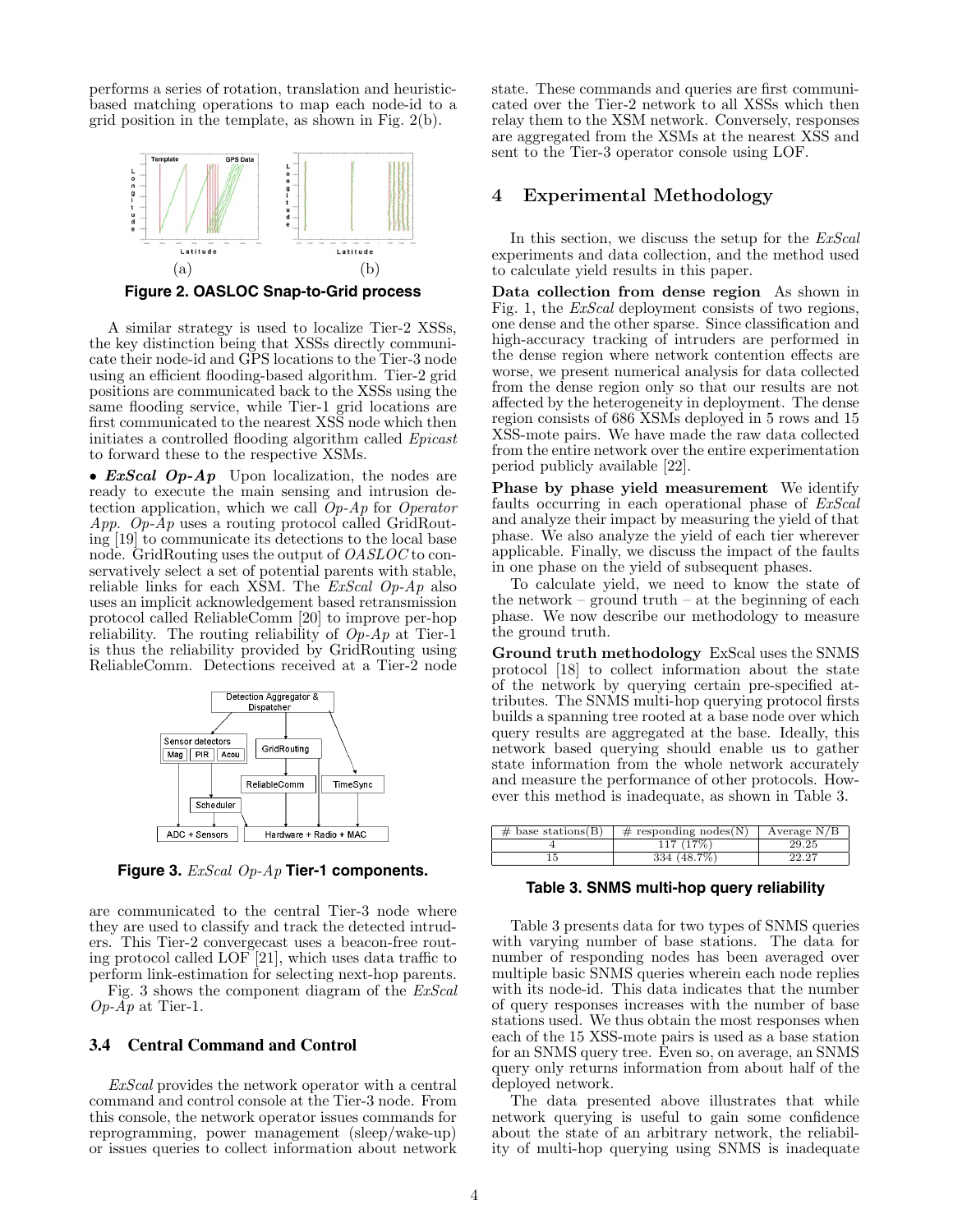for ground truth measurement. We also find that multiple executions of an SNMS query only increase its reliability marginally.

We therefore use application data from the *Op-Ap* phase along with results of multiple SNMS queries. We instrument additional information to be part of the application data that helps infer the yield of previous phases. By piggybacking this information on application traffic, we eliminate the need for additional messages for network state measurement. Moreover, since we choose the routing protocol that gives us the best reliability in each application phase, we are able to exploit this higher reliability for collecting ground truth data.

**Inference methodology** Upon detecting an intruder, an XSM sends out a message to its local tier-2 base station that contains its grid location, a sequence number and a timestamp. An XSM receives its grid location through the localization phase. If a node does not have this grid location due to localization faults, it uses its unique software id assigned in the *Trusted Base*. Nodes using their software id are thus inferred to be affected by localization faults. Similarly, missing sequence numbers in messages received from a node provide information about the network reliability.

At Tier-2, each base station appends its own id, sequence number and timestamp, and forwards the message to the Tier-3 node. This information is used to calculate the reliability at Tier-2 in a similar manner.

The application of this approach is illustrated in more detail in the following sections where we calculate the yield of each operational phase in *ExScal*.

# **5** *ExScal* **Yield Analysis**

In this section, we present data about faults occurring in each application phase and measure their impact. We then calculate the net yield of *ExScal* and show that it meets its requirements.

#### **5.1 Deployment Phase**

*ExScal* is designed for an outdoor setting with a large number of (previously untested) devices, hence deployed nodes are subject to environmental elements. Over the 15 day experimentation period, deployed nodes were left in an open area where they were exposed to passing vehicles or wildlife that crushed some, heavy rain that caused leakages and heavy wind that toppled some and reduced their communication range. A more serious fault was the failure of an XSS device since a single XSS was responsible for aggregating data from roughly 50 XSM nodes. We say a node is *up* if it is known to be working in at least one application phase and *failed* otherwise.

**Experiment design** We first measure ground truth for a section of 100 XSM nodes. This 100 node section is small enough that we can reliably collect fault data from it on an ongoing basis, yet large enough to capture most interesting faults that could occur in other similar sections. We then extrapolate the data from this section to estimate the fault rate for the whole network. To verify this estimate, we use the methodology described in Sec. 4. Specifically, we log all messages received from the network during the entire 15 day period. These messages are generated during different application phases and communicated using different routing protocols. We then count all unique nodes from which at least one message is received, i.e. the number of *up* nodes as defined above. This number is then compared to the estimated value to derive a lower bound on the yield of the deployment phase. The Tier-2 XSS nodes, being much smaller in number and having more resources, are wirelessly accessible for collecting ground truth data about faults.

| $\#$ nodes (XSM + XSS)          | $701~(686+15)$ |
|---------------------------------|----------------|
| $\#$ failed XSMs in one section |                |
| Estimated $#$ failed XSMs       | 35             |
| $#$ failed XSSs                 |                |
| # up nodes                      | 647            |

**Table 4. Deployment fault data**

**Results** Table 4 compares the estimated and observed values for deployment yield. Based on the fault data collected for one section, the number of XSM failures for the whole network is then estimated to be 35 implying that 651 XSMs should be *up*. It can be seen from Table 4 that the measured yield (647 nodes) closely matches the estimated value (651 nodes).

*Result 5.1(a) The yield of the ExScal deployment phase is 94.31%; implying a fault rate of at most 5.69%.*



**Figure 4. Spatial uniformity of deployment.**

We also calculate histograms of the number of deployment faults in different regions to obtain their spatial distribution. Fig. 4 plots two such histograms for regions of sizes 100 nodes and 50 nodes respectively. The flat shape of both histograms in Fig. 4 offers evidence that the spatial distribution of deployment faults in *ExScal* is uniform.

### *Result 5.1(b) Deployment faults are spatially uniform.*

*Observation 5.1(c)* We observe deployment failures to have a temporal distribution as well. At the time of deployment, each node is verified to be *up* using the audible beep in the *deployer response* application. In the 100 node section that we closely monitor, we discovered 1 *failed* node after 3 days, 3 *failed* nodes after a week and 5 *failed* nodes at the end of the 15 day period, indicating a temporal attrition rate for deployed nodes.

**Impact of deployment faults** A failed node in the *ExScal* network cannot participate in any of the remaining phases of the application. Deployment faults are thus additive and impose an upper bound on the net yield.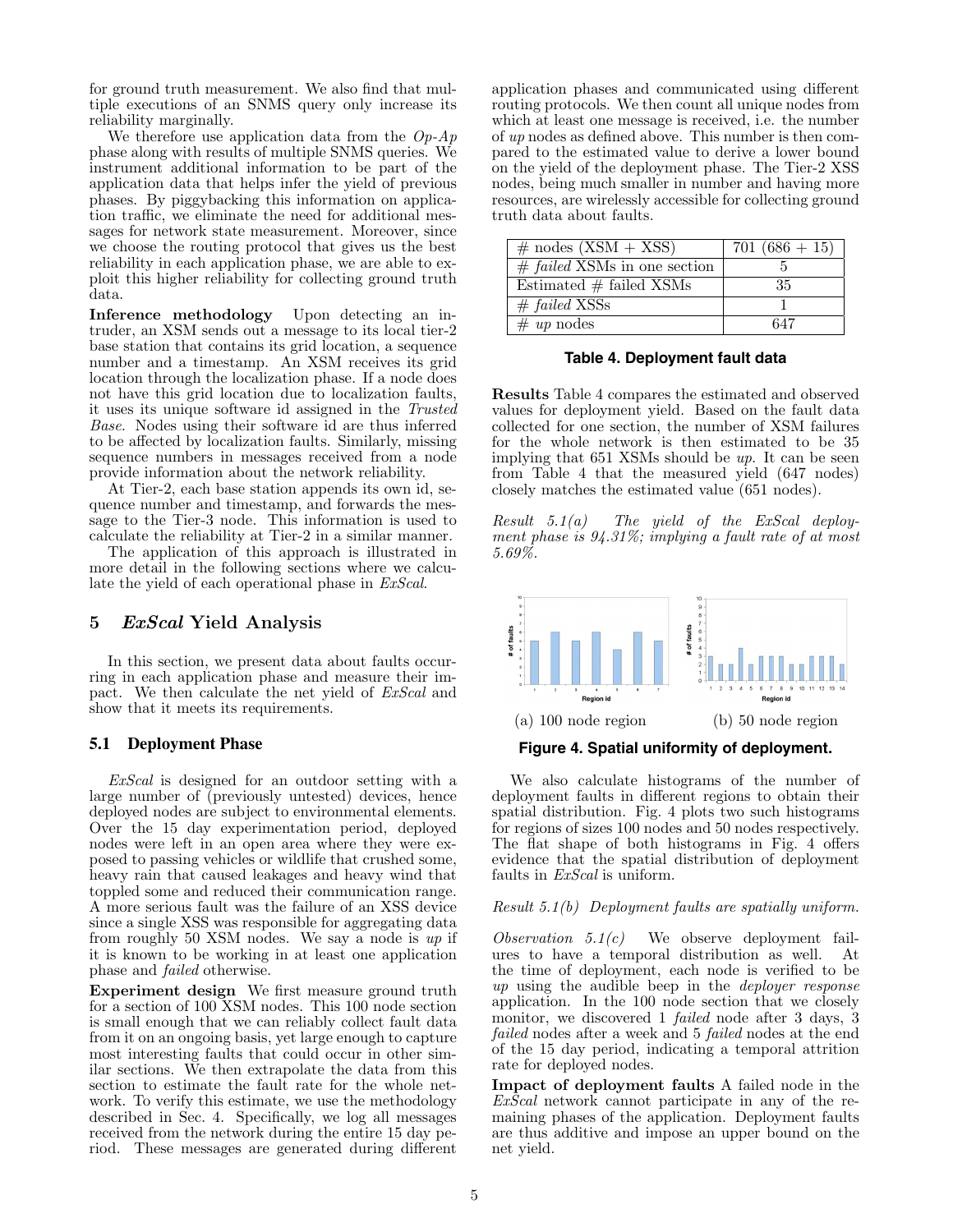#### **5.2 Reprogramming Phase**

Recall that the Deluge protocol in the *Trusted Base* is used to reprogram XSMs with a new application image. Deluge divides an application image into smaller *pages* which are downloaded one at a time and stored in the external flash on an XSM. An XSM can be rebooted to this image only if it has downloaded all pages correctly. Deluge is epidemic, so a node with a partial application image continually tries to download missing pages from neighbors that may have them. We identify two types of reprogramming faults observed in *ExScal*.

• *Initialization faults*: We say a node has an *initialization fault* if it cannot execute the Deluge protocol due to flash initialization errors during startup.

Restarting nodes with *initialization faults* often results in successful flash re-initialization, however, it is not feasible to detect and restart individual failed nodes at large scale. Also, since this fault is *unanticipated* and occurs in the *Trusted Base* which cannot be reprogrammed, we are unable to instrument detector/correctors to recover from this state.

• *Lagger nodes*: We say a node is a *lagger* if it can participate in the Deluge protocol, but progresses at a much slower rate than its neighbors. In the worst case, a *lagger* is always stuck trying to download the first page of the new image.

*Laggers* have a potentially disastrous effect on the network due to the epidemic nature of Deluge; they reduce the lifetime of nodes in their neighborhood due to their repeated requests for message transmissions as well as flash operations. Our offline measurements show that the current drawn by an XSM is nearly doubled due to extra message transmission and flash read operations. Also, the number of neighbors for an XSM in the *ExScal* topology is between 10 and 20. Thus, even a small fraction of *laggers* can significantly reduce the lifetime of a large number of nodes. Another problem caused by *laggers* is persistent reprogramming traffic in the network that causes higher contention for application messages. This leads to reduced reliability, increased latency and degraded application performance.

**Experiment design** The network operator of *ExScal* downloads a new application image on XSMs running the *Trusted Base* application. The operator then queries the network repeatedly to monitor the progress of this download over the network. As described in Sec. 4, this query provides only statistical assurance that the network has completed the download process. The operator then issues a reboot command to switch from the *Trusted Base* into the desired application image. As before, the yield of reprogramming cannot be measured directly by querying the network; it is inferred from data collected in the subsequent application phase. Specifically, we measure the number of XSMs from which application messages for the newly downloaded program are received. This represents the lower bound for reprogramming yield since these XSMs must have finished their download to be running the new application.

**Results** The data collected by repeated querying of XSMs during program downloads shows that 5% of the XSMs are affected by *initialization faults* and thereby cannot download new applications. We find the number of laggers to be 0*.*5%. Finally, the data collected from the subsequent application phase contains messages from 93% of the *up* nodes.

*Result 5.2(a) The yield of the ExScal reprogramming phase is 93%; with 5% initialization faults and 0.5% lagger nodes.*

Although *laggers* are an unanticipated fault, our multi-phase design of *ExScal* helps contain their impact. Fault containment is achieved through the management policy of including Deluge only in the *Trusted Base* and not in other applications. Thus, when the operator issues a reboot command to start the next phase, *laggers* no longer have neighbors that can satisfy their Deluge requests and become quiescent. Note that since network querying only gives us statistical estimates of network state, some non-faulty nodes could still be in the download process when the operator issues the reboot command. However, from Result  $5.2(a)$  we see that the number of such nodes can be at most 1.5%. This penalty is easily outweighed by the energy and performance benefits for nodes that would otherwise be adversely affected by *laggers*.

#### *Result 5.2(b) Reprogramming faults are contained in ExScal by policy based management; the performance penalty for this containment is at most 1.5%.*

Reprogramming faults follow a random uniform spatial distribution as expected, since both *initialization faults* which occur due to timing errors at startup and *laggers* which occur due to hardware flash errors or low battery are random events. We again calculate the histograms for number of correctly reprogrammed nodes in regions of different sizes to study the spatial distribution of reprogramming faults. Fig. 5 shows the histograms for regions of 100 and 50 nodes respectively and once again offers evidence of the spatial uniformity of reprogramming faults.



# **Figure 5. Spatial uniformity of reprogramming.**

*Result 5.2(c) Reprogramming faults are spatially uniform*

**Impact of reprogramming faults** Reprogramming faults result in unavailability of affected XSMs for running the subsequent application phase.

#### **5.3 Localization**

As described in Sec. 3, *ExScal* uses *OASLOC* for localizing deployed nodes. We observe the following types of faults during *OASLOC*.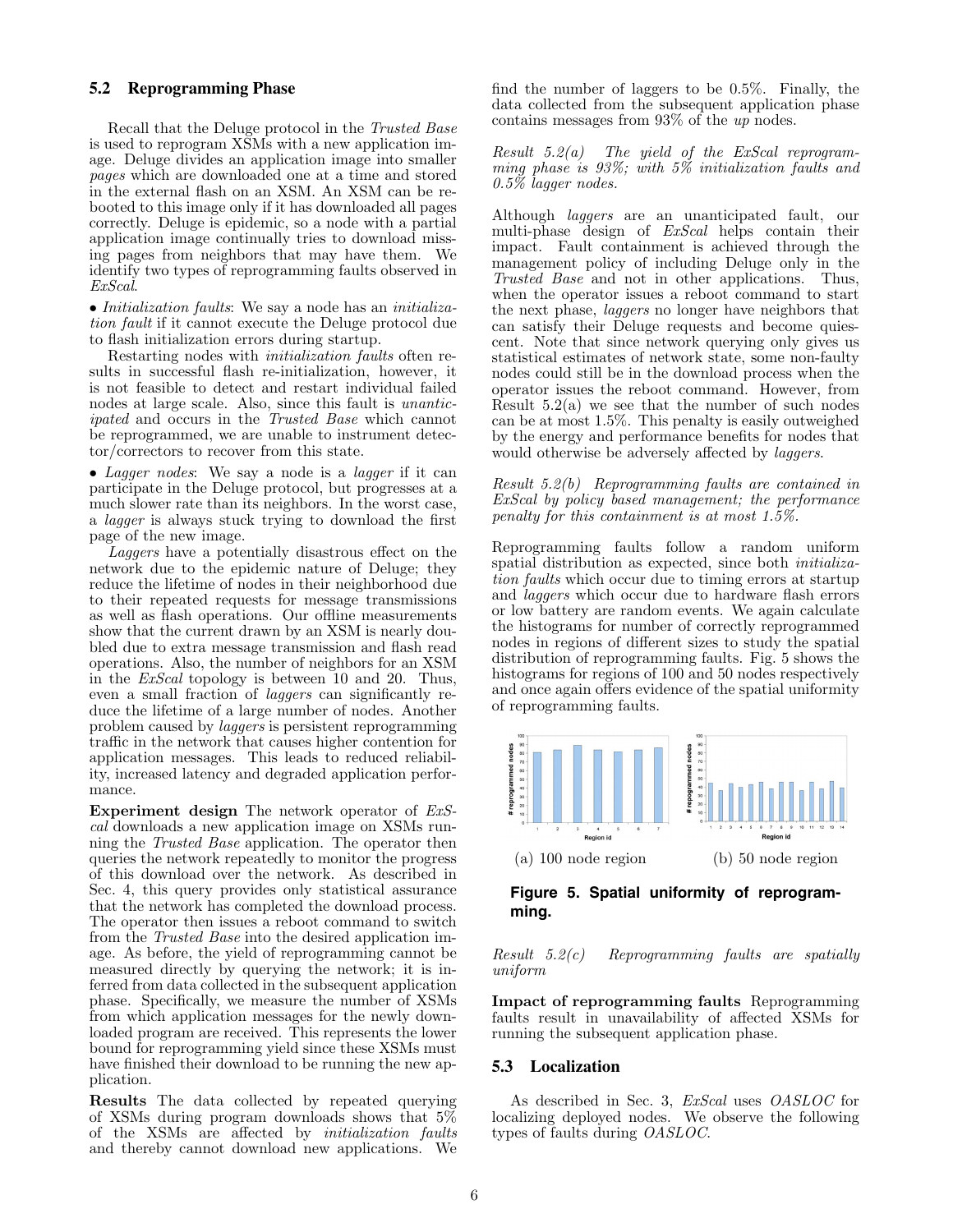• *Hole fault*: We say a node has a *hole fault* if it is not assigned a grid position by the localization protocol.

*Hole faults* occur as a result of deployment errors such as failing to turn on a deployed node or not waiting long enough for the hand-held GPS device to obtain an accurate reading. A burst of *hole faults* may occur in in regions with poor GPS reception.

• *Mapping fault*: We say a node has a *mapping fault* if it is assigned a grid position other than the one it is deployed at.

*Mapping faults* occur as a result of drifts in GPS values collected for nodes spaced only 9m apart and due to the heuristics in the *Snap-to-Grid* algorithm. A burst of *mapping faults* may occur when GPS drifts cause multiple successive nodes to appear shifted from their actual locations.

• *Network fault*: We say a node has a *network fault* if it does not receive its assigned grid position.

A *network fault* may occur due to one of two reasons, either the node fails to execute the *Epicast* protocol due to a reprogramming fault, or a loss is encountered during *Epicast*.

**Experiment design** Localization yield is calculated as follows. During the deployment phase, in addition to the (id,GPS) data collected on the hand-held XSS, network deployers manually record the order in which XSMs are deployed. The output of the *Snap-to-Grid* program is then compared with this ground truth to detect *holes* and *mapping faults*. The spatial distribution of these faults is used to calculate the burstiness of each type. As before, *network faults* cannot be directly measured and are inferred from messages received in the *Op-Ap* phase as follows. *Op-Ap* uses a node's grid position as the source address in its messages. If a node has not received its grid position, it uses its software id whose domain is different from the domain of grid positions. Thus, by observing the source field for messages received during the *Op-Ap* phase, we calculate the number of nodes affected by *network faults*.

| Fault type    | $#$ affected nodes | Burst size |     |             |
|---------------|--------------------|------------|-----|-------------|
|               |                    |            |     | Min Avg Max |
| Hole          | $6.1\%$            |            | 14  |             |
| Mapping fault | $3.2\%$            |            | 1.7 |             |
| Network fault | $2.1\%$            |            |     |             |
| Total         | 11.4%              |            |     |             |

#### **Table 5. OASLOC fault data.**

**Results** Table 5 shows the number of nodes affected by each type of localization fault. We find that the maximum distance by which a node affected by a mapping fault is displaced is 10m or one diagonal grid position.

*Result 5.3 The measured yield of the ExScal localization phase is 88.6%; implying that 11.4% nodes were affected by localization faults.*

**Impact of Localization Faults** As described in Sec. 3, GridRouting in *Op-Ap* uses the output of *OASLOC* to compute a set of potential parents with stable, reliable links for each node. Nodes affected by localization faults can thus have no parents or incorrect parents assigned to them. Although GridRouting is designed to operate in the presence of localization faults, its performance is marginally affected due to sub-optimal choice of links. Also, as seen from Table 5, localization faults are occasionally bursty, although<br>in general they too occur randomly. However, as in general they too occur randomly. we shall see in the next subsection, GridRouting preserves uniformity of routing despite the presence of occasional bursts of localization faults.

### **5.4** *Op-Ap* **Phase**

Recall that *Op-Ap* performs the tasks of detecting intruders and communicating its detections to the central Tier-3 node. We identify two types of faults observed during the *Op-Ap* phase.

• *Byzantine sensor*: We say a sensor node is byzantine if its rate of false detections exceeds a certain threshold.

A sensor may become *byzantine* if it is deployed in adverse environments like tall grass, where windinduced motion may trigger false PIR detections. Extreme heat, rain and wind may also lead to persistent false positives. Finally, nodes may observe arbitrary values while sensing if their battery voltage falls below a critical value. Just like *laggers* in reprogramming, *byzantine sensors* impose high load on other nodes that have to route their false detections and create network traffic that interferes with real detection messages.

• *Routing fault*: We say a message is affected by a routing fault if it does not reach the central Tier-3 node.

*Routing faults* occur due to fading, contention and congestion in the network and may occur at Tier-1 or at Tier-2.

**Experiment design** To determine the number of *byzantine sensors*, we instrument each node with a detector that continually monitors the rate of detections in that node. Whenever this rate exceeds a threshold determined by the expected level of intruder activity in the network, the detector flags this node as a *byzantine sensor*, logs this detection to flash and also sends a diagnostic message to the Tier-3 node. Likewise, if the rate falls below the threshold, the detector unflags this node. We measure the number of such diagnostic messages in the network to determine the number of *byzantine sensors*.

To measure *routing faults*, we instrument each node to send messages according to some traffic pattern. Each message contains the id of the node, a sequence number, a time-stamp and a traffic pattern identifier. These messages are first received and logged at the local base-XSS node and then sent to the Tier-3 node where they are also logged. *Routing faults* at each tier and for end-to-end communication are then computed by taking the ratio of the number of received messages to the number of sent messages.

*Traffic patterns* The basic traffic pattern in *ExScal Op-Ap* is one in which a set of nodes detecting an intruder report their detections to the nearest Tier-2 node, which then forwards them to the Tier-3 classifier and tracker. While this traffic pattern is suitable for event detection systems, it may not necessarily apply to other kinds of applications. Also, in practice, periodic traffic like timesync and routing beacons, or bursty traffic like false positives, interferes with *Op-Ap* detection messages. We select three traffic patterns as defined below, which we feel are general enough to be used in other types of sensor network applications and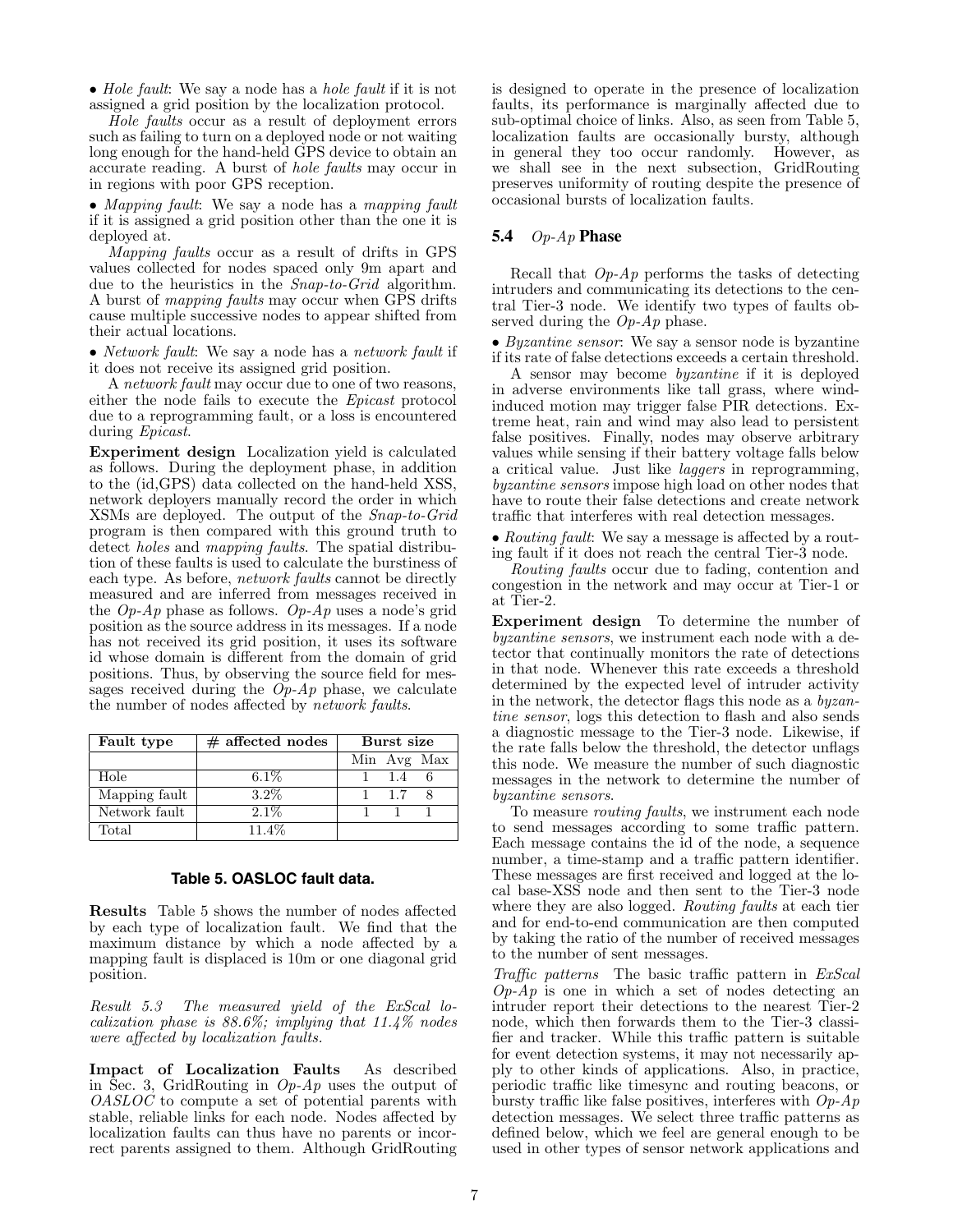are better indicators of routing reliability in *Op-Ap*.

• *Low-freq*: In the low-freq traffic model, each XSM sends a message to the Tier-3 node every 120 seconds.

• *High-freq*: In the high-freq traffic model, each XSM sends a message to the Tier-3 node every 20 seconds.

• *Bursty*: In the bursty traffic model, each XSM sends a message at the same time, creating a message burst. The bursty traffic pattern may be applicable for event detections that are geographically far-reaching, e.g., acoustic shooter localization [6], or caused by a network wide false alarm, e.g., thunder or an airplane triggering acoustic detections across a large region.

Note that in all 3 experiments, no aggregation at Tier-2 is used. Aggregation reduces Tier-2 traffic to very few, if not a single message, in which case Uni-Comm has been shown to be almost 100% reliable.

*Remark on message generation.* For the low-freq and high-freq traffic patterns, each XSM uses a local timer to generate periodic messages. In the bursty case, a command is flooded from the Tier-3 node to all Tier-2 nodes which then flood the Tier-1 network with this message. Nodes wait a fixed amount of time for the flood to subside before sending their message. Our experimental measurements show that the effects of the reliability and latency of the command message propagation on traffic burstiness are relatively insignificant.

**Results** We measure the number of *byzantine sensors* in the network to be 1% and the rate of false detections in a *byzantine sensor* to be as high as 15 per minute. We also observe the distribution of *byzantine* nodes in the network to be randomly uniform. Note that correlated fault positives due to phenomena such as thunder or an airplane do not constitute *byzantine* behavior. We also instrument each node with a corrector that suppresses messages for false detections within a node which is flagged as *byzantine*. This detector/corrector pair thus minimizes the impact of a *byzantine sensor* on other nodes.

*Result 5.4(a) The number of byzantine sensors measured in ExScal Op-Ap is 1%. Byzantine sensor faults are contained in ExScal by instrumenting detectors and correctors.*

Table 6 lists the routing yield in terms of the net average routing reliability and the average routing reliability for nodes with and without localization faults, as measured at the Tier-1 base station mote. The data in Table 6 shows that the low-freq traffic has

|                            | Low-freq | High-freq | <b>Bursty</b> |
|----------------------------|----------|-----------|---------------|
| Net average reliability    | 86.72%   | 58.32\%   | 60.17%        |
| Average reliability        |          |           |               |
| with no localization fault | 89.36%   | 70.95%    | 79.7%         |
| with localization faults   | 74.74%   | 50.97%    | 60.35%        |

### **Table 6. Yield of** *ExScal Op-Ap* **Tier-1 routing**

the highest average reliability and the least variance as expected. The traffic load generated by intruders in *ExScal* is in fact lower than in the low-freq case. The common case Tier-1 routing reliability of *Op-Ap* is thus even higher and more uniform than in Table 6. We therefore use the yield obtained for the low-freq case as the yield of the *ExScal Op-Ap*.

Fig. 6(a) plots the average routing reliability at



**Figure 6. Routing reliability distribution.**

Tier-1 as a function of the distance from the local base node. The maximum distance in this graph represents the farthest distance between an XSM and its nearest base-XSS node. Although reliability gradually decreases with increasing distance, we again observe that the reliability distribution is uniform for low-freq traffic. Fig. 6(a) also offers evidence that despite localization faults which may be non-uniform, the *Op-Ap* phase has high and uniform routing reliability.

*Result 5.4(a) The routing yield at Tier-1 for ExScal Op-Ap is 86.72% and has a uniform spatial distribution. Localization faults have a marginal impact on the yield of Op-Ap routing.*

**End-to-end reliability** Table 7 lists the end-to-end routing performance of *ExScal* and its breakdown at both tiers. It can be seen that Tier-2 has high routing

|                        | Low-frea | High-freq | Bursty  |
|------------------------|----------|-----------|---------|
| Tier-1 reliability     | 86.72%   | 58.32%    | 60.17\% |
| Tier-2 reliability     | 98.73%   | 94.55%    | 96.86%  |
| End-to-end reliability | 85.61%   | 55.14\%   | 58.28%  |

# **Table 7. End-to-end routing yield**

reliability for all three traffic loads. Also, as seen in Fig. 6(b), the routing reliability at Tier-2 is uniform across the entire 1.26 km distance. The end-to-end routing reliability thus has a distribution similar to the one at Tier-1 as shown in Fig.  $6(a)$ .

*Result 5.4(c) The Tier-2 routing yield for ExScal Op-Ap is 98.32%, the end-to-end routing yield is 85.27% and its distribution is uniform across the entire ExScal network.*

### **5.5 Net** *ExScal* **Yield**

We now derive the net yield of *ExScal* and validate that *ExScal* meets its requirements. Recall that both deployment and reprogramming faults are uniformly distributed and that even though some localization faults may be non-uniform, the net routing reliability has a uniform distribution. The net impact of faults occurring in all of the *ExScal* phases on its performance is thus uniform. The net *ExScal* yield can therefore be calculated by normalizing the measured yield of *Op-Ap*, i.e., the end-to-end routing yield at low-freq, over the entire 686 node network, which represents the ideal yield.

*Result 5.5(a) The net yield of ExScal, measured in the presence of faults occurring in all operational phases, is 72.83%*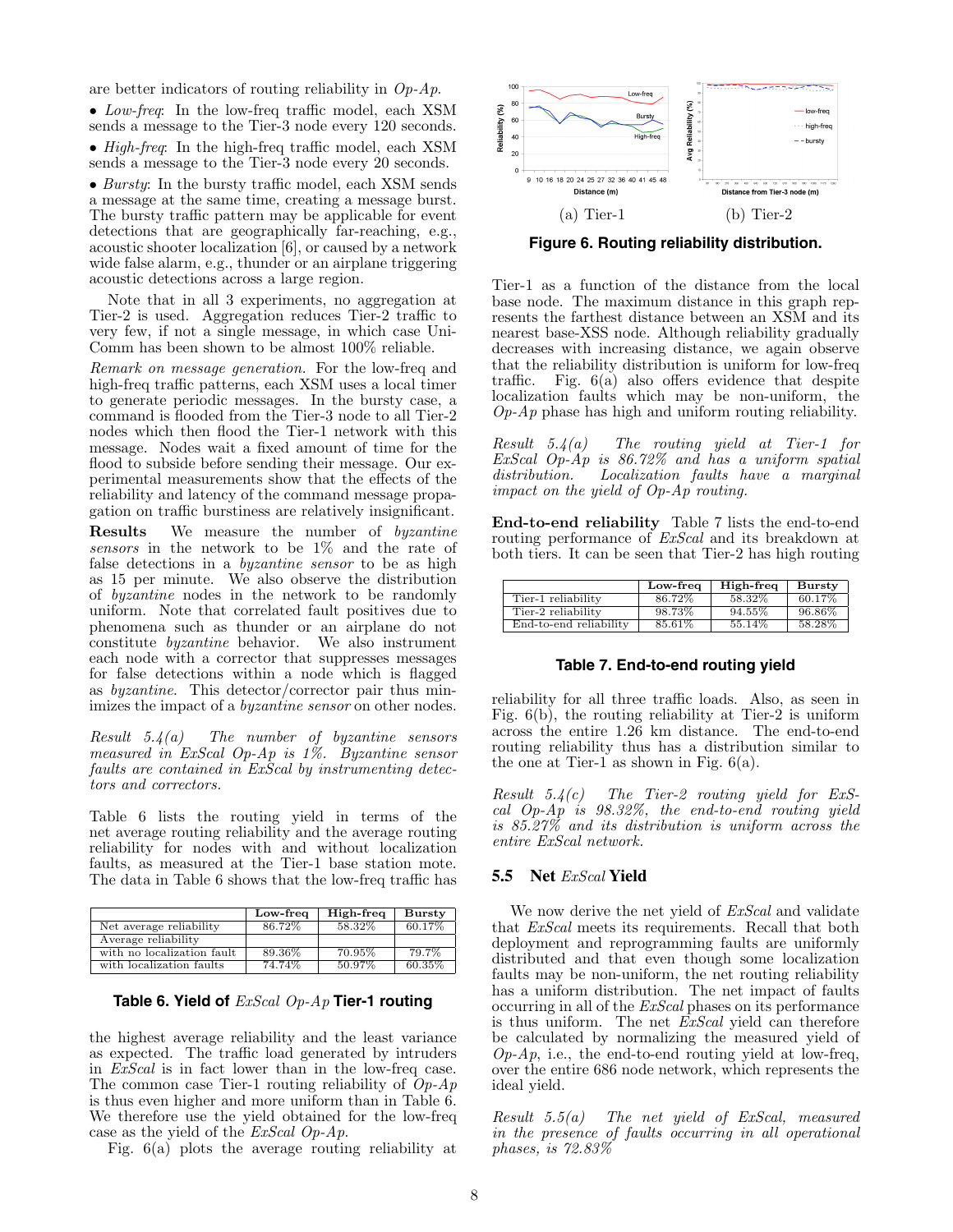Recall from Sec. 3 that ExScal is designed with 100% redundancy. This redundancy is more than adequate for ExScal to meet its requirements despite faults occurring in each phase that reduce its net yield to 72.83%. We discuss how the excess deployed redundancy of *ExScal* can be exploited in the next section.

# **6 Lessons learnt**

In this section, we discuss some of the key lessons learnt from the *ExScal* experiment relating to its design principles and alternative design options. We also discuss important issues and challenges identified during *ExScal* that need to be addressed in large scale wireless sensor network design.

#### **Successful design principles in** *ExScal*

The reasons for *ExScal* satisfying its requirements can be traced to the use of the following design principles.

• *Planned architecture to reduce cost* A key challenge in designing large scale networks is to achieve a balance between hard performance guarantees required by the user and minimizing cost and effort required to deploy and manage the network. Researchers sometimes assume random or probabilistic models about deployment during protocol design. Our experience with *ExScal* shows that a planned, deterministic deployment is not unreasonable even for large scale networks. In fact, it is observed in [23] that we would need a significantly higher number of nodes to achieve the same coverage guarantees in *ExScal* if we use random deployment. In practice, random deployment may also not often be any easier than a planned deployment. We observe the planned system architecture of *ExScal* to be more efficient for deployment, management and operation and more predictable in terms of overall performance.

• *Multi-phase operation for performance optimization and fault containment ExScal* is a complex composition of multiple subsystems for intrusion detection, reprogramming, localization, management, etc. Put together, the resource requirements of these subsystems exceed the resources available on an XSM. Dividing *ExScal* operation into several phases thus allows us to satisfy the processing, communication and memory requirements of each phase. Multi-phase operation also allows each subsystem to choose protocols such as routing that are optimized for its own performance whereas resource constraints would perhaps force us to choose a single, common protocol for all subsystems otherwise. This design also has the advantage of fault isolation as observed in *ExScal* where potentially severe reprogramming faults are contained by phase transition.

• *Multi-tier design for reliability* Studies about the performance of multi-hop routing in wireless sensor networks show that while different routing schemes are well-suited for different topologies and traffic patterns, network reliability drops significantly as network size increases beyond 5-6 hops. *ExScal* uses a multi-tier network design to limit the number of hops travelled by a message at each tier. The maximum number of hops traversed by a message at Tier-1 in *ExScal* is 4 in the absence of faults. Projecting the distribution of reliability obtained in *Op-Ap* over distance, we estimate that Tier-1 reliability would drop to less than 10% over a 500m distance. The hierarchical topology in *ExScal* thus helps to bound the unreliability in the network. Even if schemes such as in-network processing are used by the *Op-Ap* to process information locally, end-toend reliability is still an issue for collecting network state information at the operator console.

### **Implementation problems in** *ExScal*

Our experiments revealed an implementation bug in *ExScal* that resulted in loss of *Op-Ap* message communication for 21 nodes or roughly 3% of the network due to failure of a Tier-2 node. One of the design goals in *ExScal* was to separate network functions from device names to be able to bind them flexibly. However, in the implementation of *OASLOC*, a Tier-2 XSS node was inadvertently hard-coded to propagate localization information only for nodes in its region. This implementation bug impacted nodes in the vicinity of the failed XSS in that they did not receive their grid positions. Consequently, not only did *Op-Ap* detection messages from these nodes have to traverse longer distances to reach the next XSS, but they were also forced to do so along sub-optimal paths.

### **Improving** *ExScal* **performance**

• *Using available redundancy to increase lifetime* As described in Sec. 3, lack of prior data forced us to be conservative while choosing sensing and communication coverages for ExScal. However, the net yield of ExScal calculated in Sec. 5 exceeds this planned redundancy. The excess redundancy in *ExScal* can be used to extend its lifetime. Various power management schemes for extending system lifetime have been proposed for applications like *ExScal* [24, 25]. An analysis of how and by how much the lifetime of *ExScal* can be extended using such schemes can be found in [26].

• *Additional services and tools for management* A key challenge faced during the design, implementation and operation of *ExScal* was the lack of ground truth information about the network. This is due to the unreliability of current protocols for querying network state. Since different routing protocols are well-suited for different topologies and traffic patterns, the performance of network querying can be improved by dynamically choosing a routing protocol that works best for the given network conditions. Another alternative, which we used in *ExScal* is to use application data itself to infer ground truth.

Even if ground truth information is available, a challenging task for a network manager is to maintain the network in a configuration that best satisfies application requirements under dynamic network conditions. For example, if the number of active sensors in a region falls below a critical threshold due to node faults, the manager has to activate other sensors in that region to maintain sensing coverage. We identify the need for automated, online filtering of network data to extract meaningful information such as perturbations in network state or patterns in network behavior that may be indicators of faults and identify alternate parameters to restore network state.

We also identify a need for greater local and autonomous management support. An example of such an autonomous management technique is the use of policy-based monitoring for dealing with false positives in *ExScal*, which requires minimal human support for specifying the policy and its associated detection and correction actions.